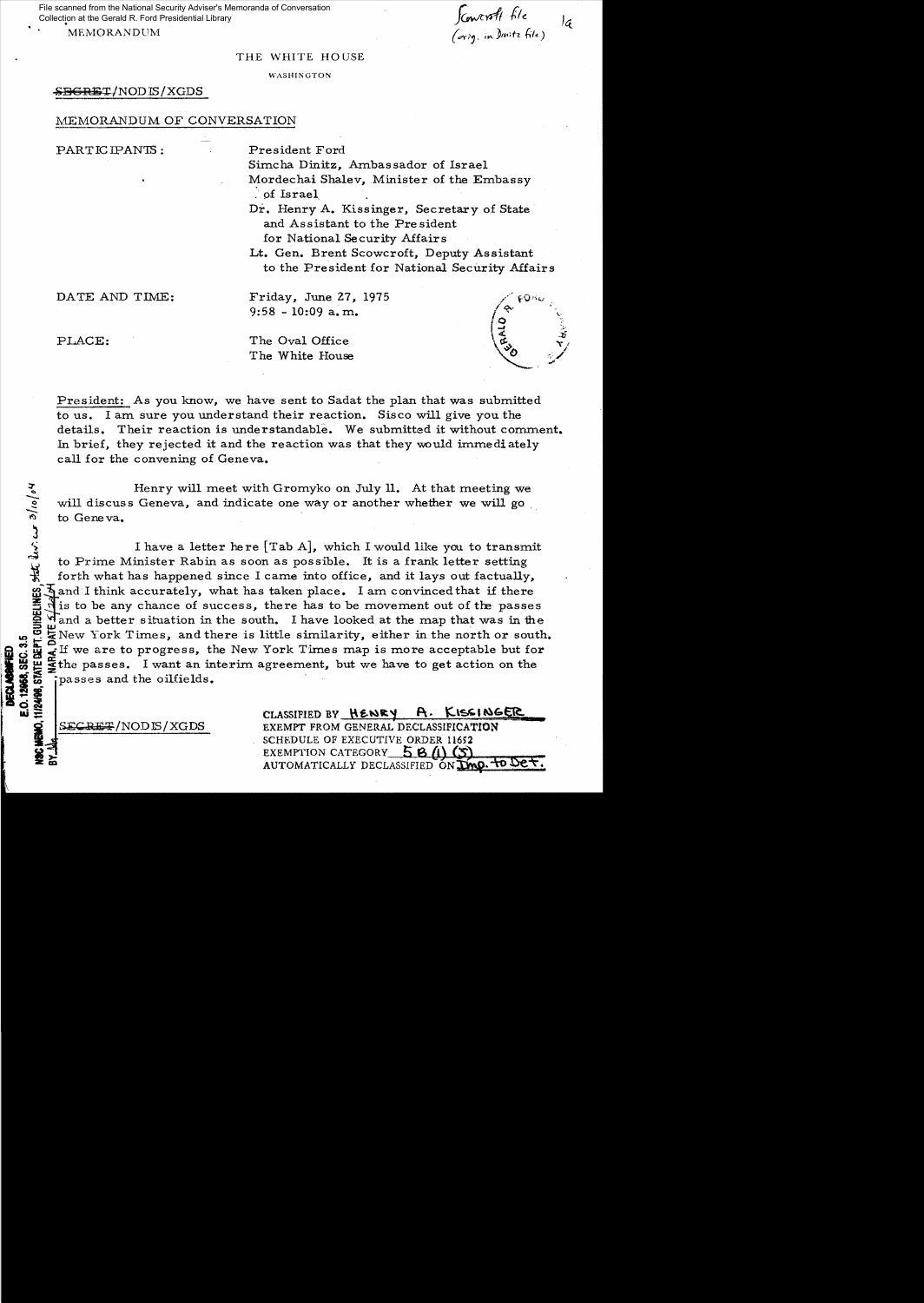It is a frank and factual letter. I have tried to be strong in my conviction that we need action in order to continue the re lations hip we have had in the past. My record in favor of a strong independent Israel is clear.. But I think the only way to keep that is to move on an agreement. I want to work with the Prime Minister; I will work with him, but we have to move. I do not think it useful to get into a political confrontation with the' Jewish community in the United States. I have dear personal friends in the Jewish community.' I want to wo rk with them cooperatively for the goals we both seek. But we must have progress. Any political activity would be very, very unhealthy. It would not be good for your country, for my country and for our relationship. To come back to my point, we can get a settlement. We can get an interim agreement, but there has to be some give.

Dinitz: May I say a few words, Mr. President?

President: Of course, but I don't think we ought to get into a debate on the substance.

Dinitz: I thank you for inviting me in. We never doubt your friendship for Israel. I want to say just a word on the New York Time s map. is not our map. On the road to the south, the problem is the topography. We will make the zone as wide as the topography permits. We want to work in harmony, not confrontation, with the United States. I know your many friends. No good can come to Israel by taking a divergent course.

President: It is not good for either of us, or for the peace of the world, for us not to work together. We are concerned about peace in the area and the world.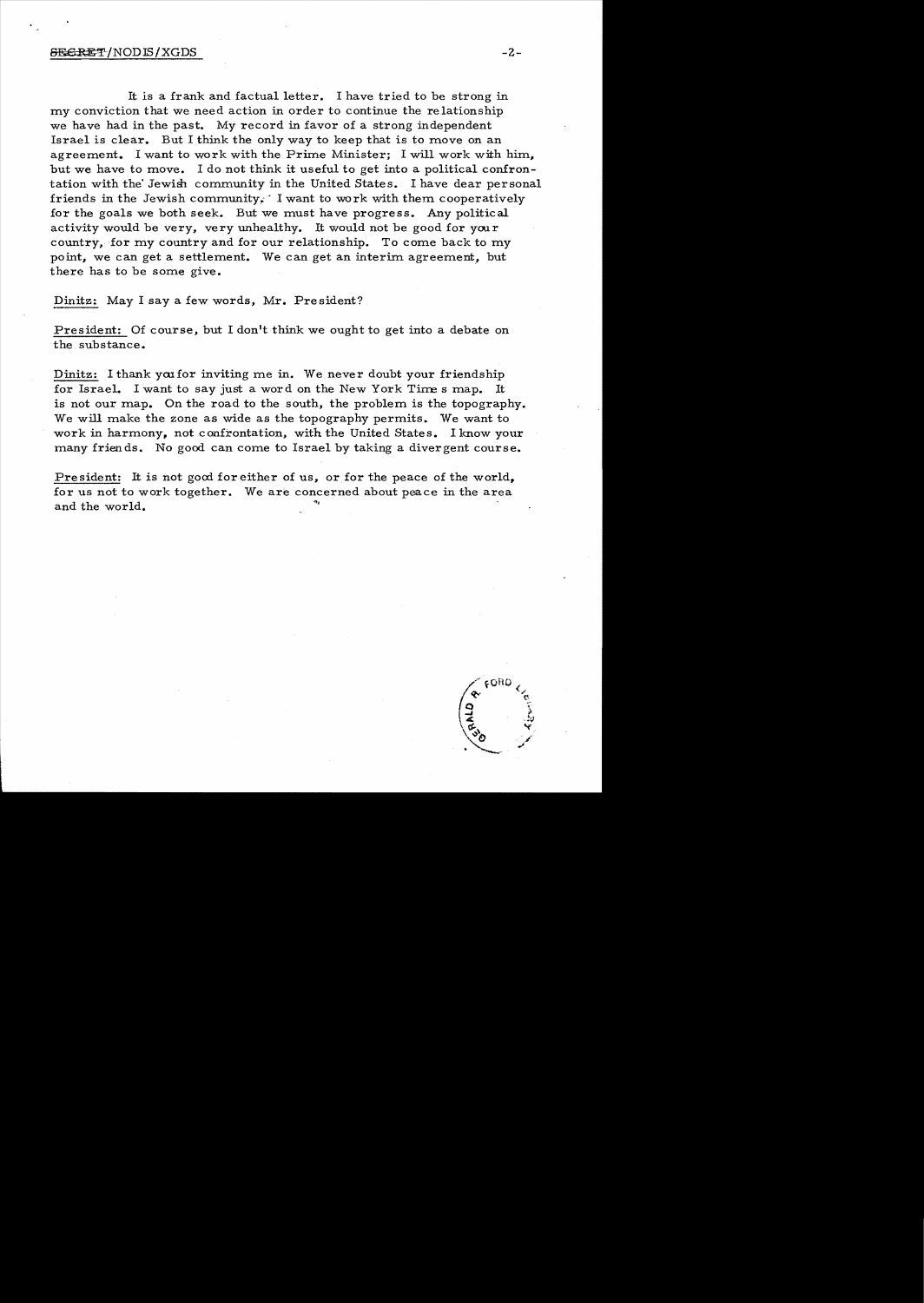# THE WHITE HOUSE

## **WASHINGTON**

June 27, 1975

 $7\pi$ ,  $4/22/25$ .

.I

 $6.96$  am

ط١

## Dear Mr. Prime Minister:

We have now presented to President Sadat the Israeli positions on an interim agreement between your government and Egypt, and we have reported to you separately the Egyptian reaction. This is a time, therefore, to review where matters stand and the choices before us.

I want first to recall the main elements of the strategy which Israel and the United States have pursued together since I became President. In our first conversation last September, you asked that we give the Israeli Government time to consolidate its position in order to pursue an effective peace strategy. You urged that we undertake a maximum military supply effort which would strengthen the Israeli sense of security. I can recall vividly the point you made to the effect that a secure Israel would be a flexible Israel. We acceded to your requests in the spirit of trust and friendship that has grown up between us. We did not urge negotiations for many months -- despite very great pressures to do so. I substantially increased the amount of military aid recommended unanimously by all our departments.

From the beginning we made clear two points that would have to be met if an interim agreement between Egypt and Israel were to succeed: (a) It would have to involve Israeli withdrawal from the two strategic passes in the Sinai and the Abu Rudeis oil fields.

I

~~ ~.'!124188~ SfATf DEPT. GUtOElfNj:(' ;st.k ltv: 2>/ *,I*  ."-'\_..... Ni,; . 6/..:2..0)01,,{ fOlD'!

**DECLASSIFIED .**<br>**E.O. 12968, SEC. 3.5 CLASSIFIED BY: HENRY A. KISSINGER**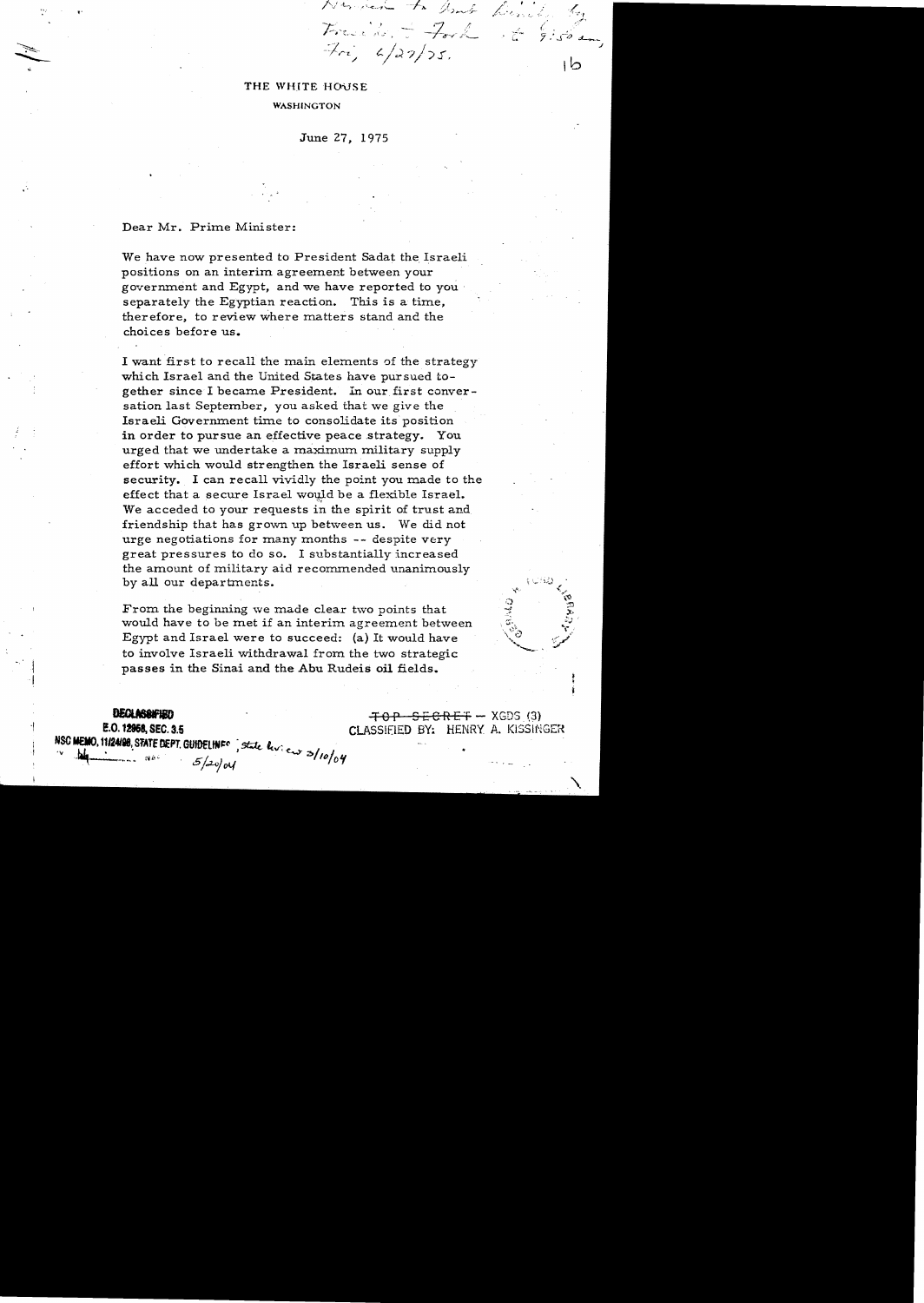(b) Egypt could not in such a partial agreement subscribe to a full declaration of non-belligerency. The latter points led to extended discussion between us of the elements of non-belligerency and how those of most concern to Israel could be met in practical ways short of a formal declaration of non-belligerency. Your Government provided us with its own views on alternative ways of dealing with this problem.

Our records show that these points were made either by me or by Secretary Kissinger on numerous occasions. The record is clear that at no time did you or Foreign Minister Allon state that these were unfulfillable conditions. On the contrary, your Government pressed the United States to assist the parties, to undertake several missions to the area within the framework which had been discussed frequently between us. If I had thought that Israel would not accept the context which we had described, I would not have committed the United States to continue the step-by-step approach. and I would not have sent the Secretary of State to the Middle East to conduct negotiations which were foredoomed to failure.

In the course of the negotiations, we have met the Israeli concerns one by one on most of the principal issues. In case of an agreement, Egypt would be prepared to give assurances that it would not use force to resolve the remaining problems between Israel and Egypt. On the question of the duration of the agreement, we believe the formula proposed by Israel -- that this agreement would remain in effect until superseded by another agreement -- would be accepted. We have also informed your government of an arrangement which we believe would be possible for assuring continuation of the mandate of the UNEF for several years. Several solutions have been suggested to deal with the problem of the Israeli intelligence station which would meet the requirement

\ ,

 $-70P - 5EGRE + 1 - XGDS$  (3) CLASSIFIED BY: HENRY A. KISSINGER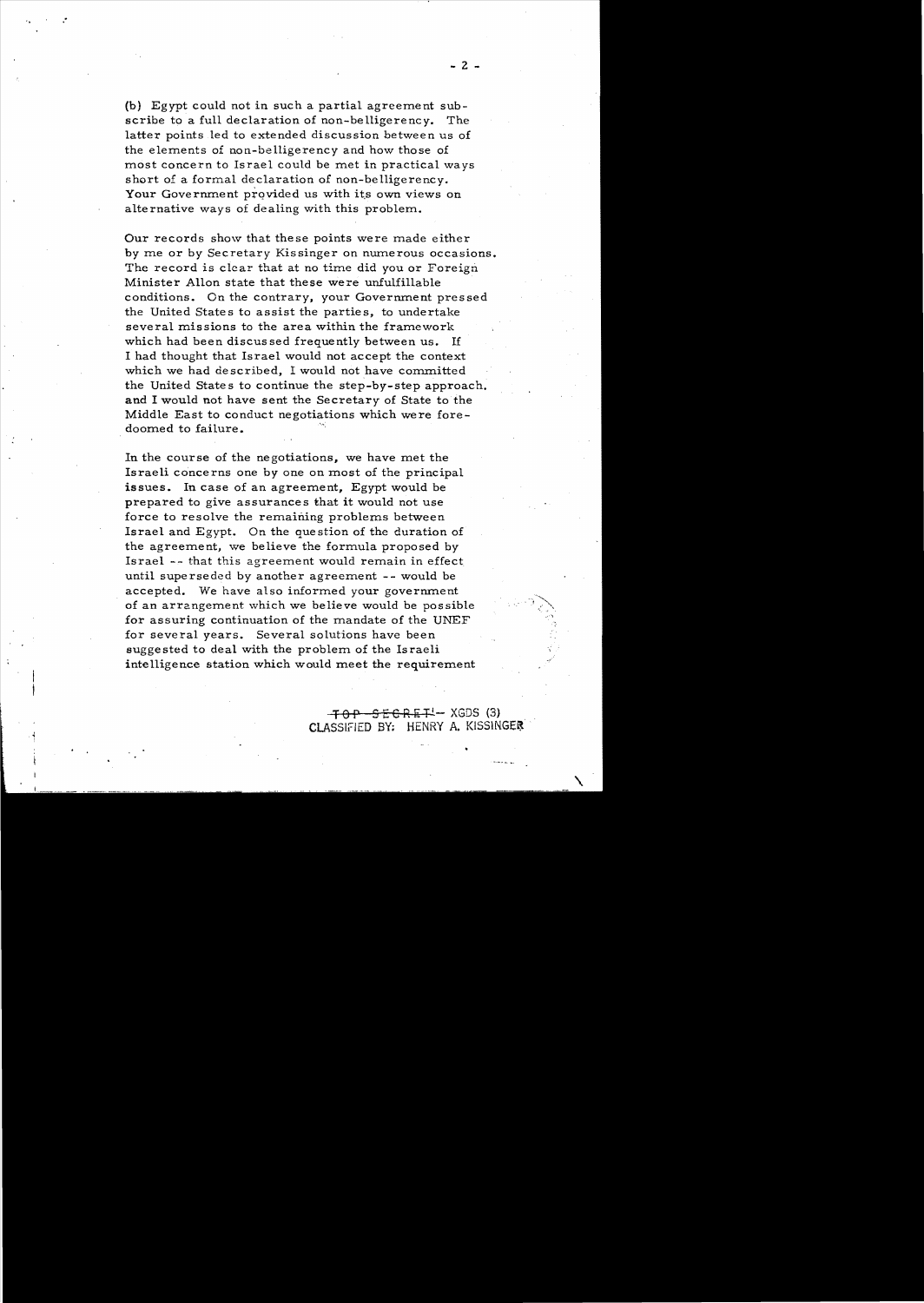$-3 -$ 

of early warning and add to the durability of the agreement. As you know, some progress has been made in easing the boycott.

In my recent conversation with you I stated frankly that I was deeply disappointed **--** indeed disillusioned -- with the position taken by the Israeli Government which led to the suspension of the negotiations last March. I presented to you several modifications I thought possible in the Egyptian position following my talks in Salzburg. In light of this, and after the misunderstandings last  $\cdot$ March, my hope was that as a result of our most recent conversations Israel's position would have evolved further to embrace those minimum requirements of an interim agreement which we have des cribed to your Government over the past year.

As you know, I consider the changes you communicated to me during the recent discussions to be inadequate. and I informed you that I would transmit the Israeli position to President Sadat without recommendation. In our conversations in Washington, there was no essential change in Israel's position on the passes, and the manner in which access to the oil fields was offered presents significant pro blems. Given his wellknown position which we have described to you for a year, the reaction of President Sadat was to be expected.

With the formulation of your latest position and President Sadat's reply, we are now at a point where fundamental decisions must be made.

I do not regard standing still a realistic choice. It runs an unacceptable risk of leading to another war and to a coales cence of the same international forces which Israel faced in 1973 and early 1974. Since such a situation would jeopardize fundamental U.S. interests --

> $\text{LOP}-\text{SECRET}-XGDS(3)$ CLASSIFIED BY: HENRY A. KISSINGER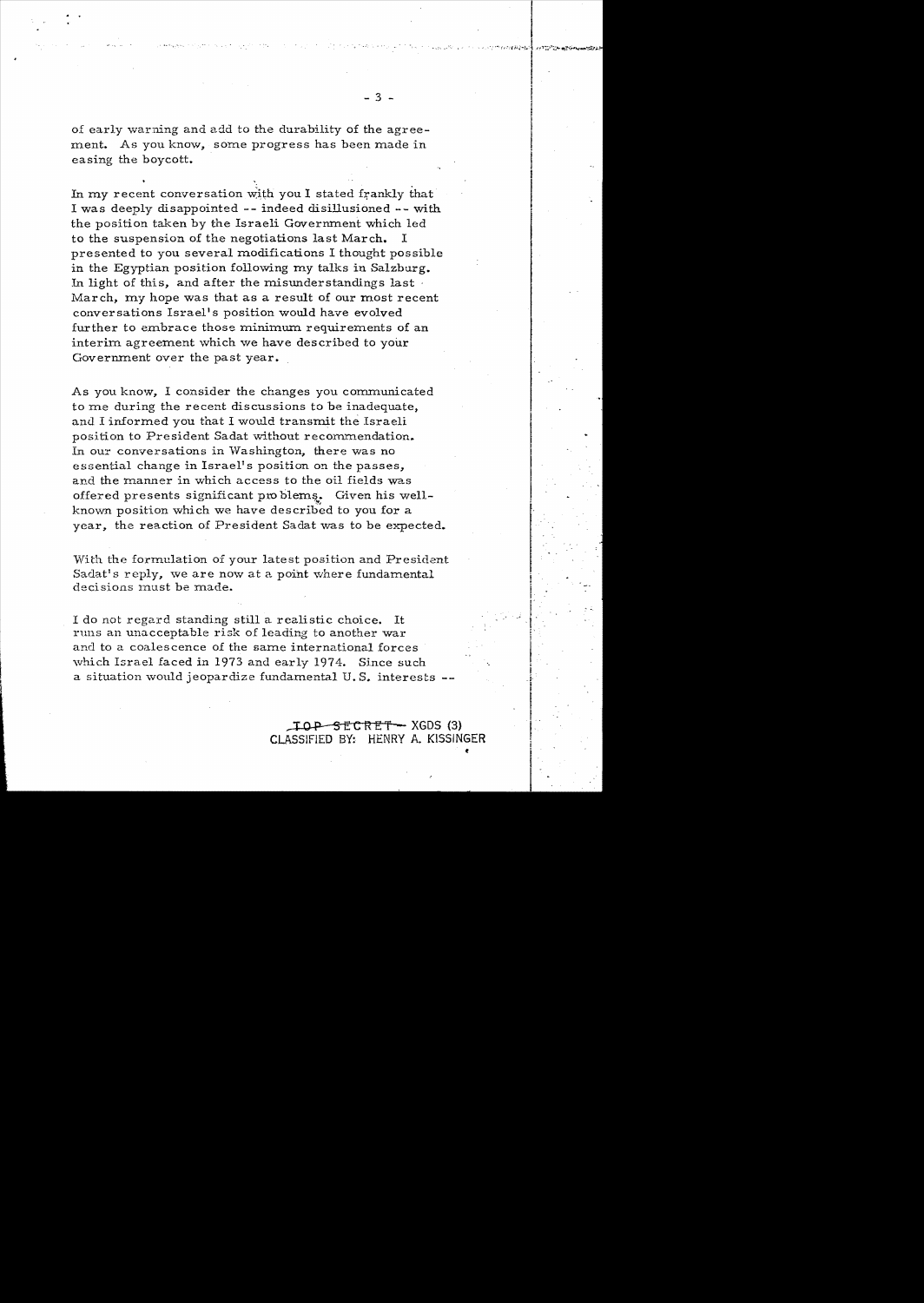most of which are also of deep concern to Israel -- the U. S. cannot be expected to underwrite such a course of action.

Our judgment is that Israel's position is forcing the evolution of negotiations toward an outcome which runs counter to the interests of the United States and the world. We therefore want to hold open the opportunity which I presented to you in our telephone conversation to reconsider the Israeli position within the parameters which we have discussed with you since last summer -parameters which in our considered judgment pose no threat to the vital interest which Israel and the United States share in the security and well-being of your country. No lesser proposal can now meet the need. If your Government does not feel able to do this, we must reserve our course on next steps, and explain to our people the Administration's appraisal of our national interest in this matter.

Mr. Prime Minister, the matter before us goes to the very core of American-Israeli relationships. It is not a public relations problem; it is not a matter of a difference of view between the Legislative and Executive Branches of our Government since, when all the facts are known, the Congress will support my conclusions as to the national interest. It is a matter of whether our two Governments over the coming months and years will continue to work in common endeavor as we have in the past. I need not add that I hope very much that close cooperation for the future will be the outcome.

Mr. Prime Minister, it is a source of profound regret to me that matters have reached such a point -particularly since the impasse is so unnecessary. I have written this letter with candor, in the spirit of

> TOP SECRET - XGDS (3) CLASSIFIED BY. HENRY A. KISSINGER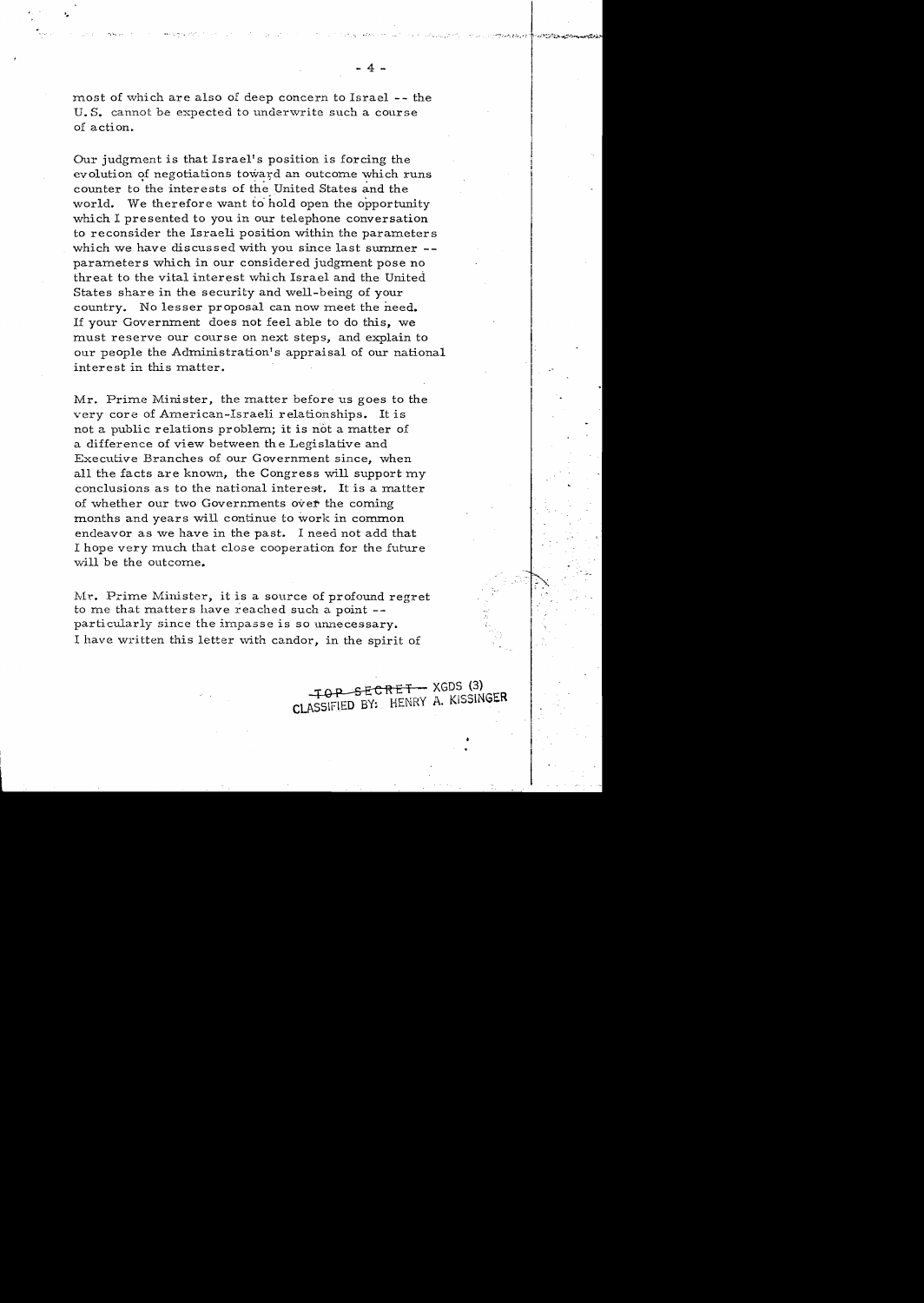friendship, in understanding of the values we share, and in continuing commitment to the survival of Israel. It is in this spirit that I request a reconsideration of the position of the Israeli Government and an early reply.

Sincerely,

His Excellency Yitzhak Rabin Prime Minister of Israel Jerusalem

TOP SECRET - XGDS (3) CLASSIFIED BY: HENRY A. KISSINGER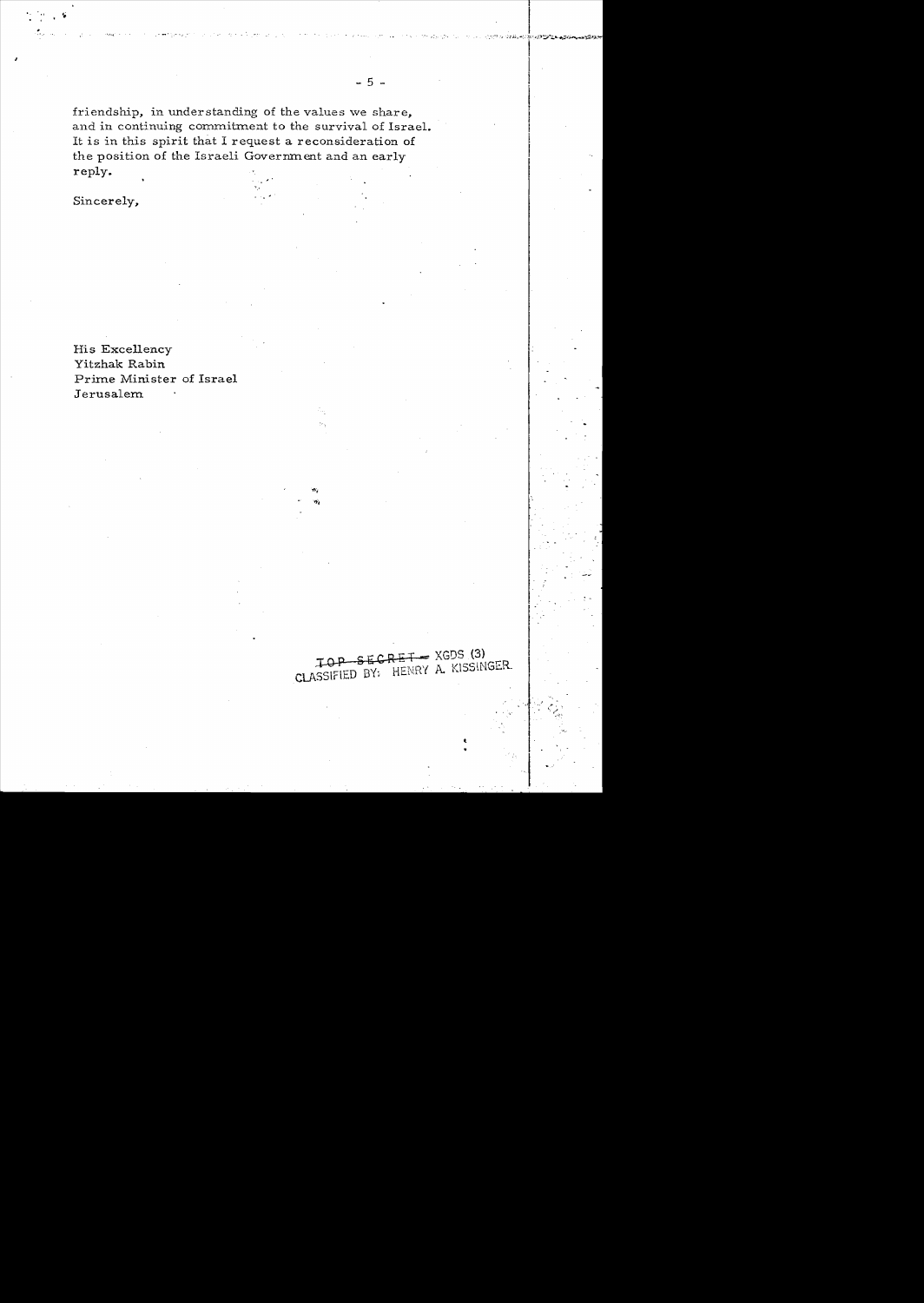Wag for Rolling  $P/D$ inty/Shaler/ $K$ factual prince V 2) June 75 Liverdorp The Me 18 mg, I serve you without this until Sisco will gain you betals There want melletouth, we seem that as a comment they they were the reaction was they would be all call for comming of Russo-Knott nort 4/6 mghs forty 16. a any south ochity as well pot answer I hove talk how to torsaint to Reeling AIAD. It from with setting for the what lose begans Finel & cause in a large mit fastall a I think orien they which has today place 2 Commelja success that his A while mon attentify prices botter it in B-h. She Inhedot & may + L'N4T-may + these is little similarly extensive mith au south afrom a town profil NyT This more emptation but for a journ of ans hater agreement but no had to get the me passes as alfered, po is a posite va partire bitter Marie hit is the most of the theories un poed atin in inder to continu Le culaturalité un tous son l'incepast Regueralin formanda strong intelle hop that with man on a want I wint to wake w/ M; I will comp  $\zeta$ S $\tilde{\nu}_{\chi}$ 

**DECLASSIFIE!** E.O. 12958, SEC. 3.5 NSC MEMO, 11/24/98, STATE DEPT. GUHDELINES, Statelericar 3/10/04 BY  $\frac{1}{\sqrt{2}}$ . NARA. DATE  $\approx$   $\frac{1}{\sqrt{6}}$